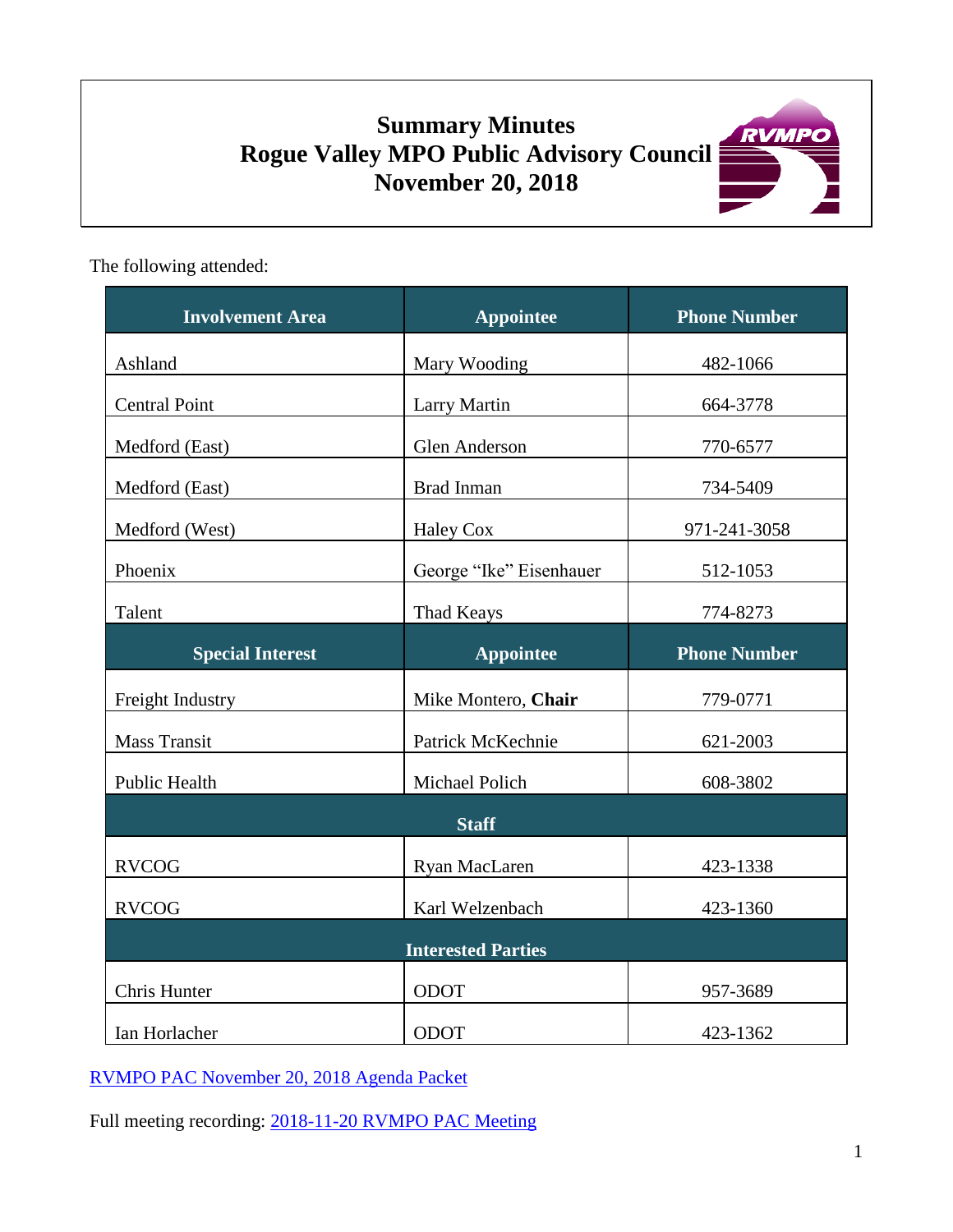#### **1. Call to Order / Introductions/ Review Agenda** 29:09–29:25

5:33 p.m. | *Quorum:* Ashland, *Central Point, Medford (East), Medford (West), Phoenix, Talent, Freight Industry, Mass Transit, and Public Health.* 

#### **2. Review / Approve Minutes** 29:26–29:50

29:34 | *Haley Cox moved to approve the September 18, 2018 RVMPO Public Advisory Council meeting minutes as presented. Mary Wooding seconded.*

*No further discussion.*

*The motion carried unanimously by voice vote.*

#### **3. Public Comment** 29:51–30:12

*No public comment.* 

## *Presentations*

**4. Seismic Triage Project Presentation by Chris Hunter, ODOT** 00:00–29:08

#### **5. STIP Fix-It and 150% List, FY 2021–2024 Presentation, Ian Horlacher, ODOT** 30:13–49:23

## *Action Items*

#### **6. 2017–2042 Regional Transportation Plan (RTP) & 2018–2021 Transportation Improvement Program (TIP) Amendments** 49:24–01:05:41

**01:05:04** | *Glen Anderson moved to recommend approval of the RTP and TIP amendments including Project A: Remove OR-238: @ W. Main St Roundabout, Project B: Adjust Project in TIP: OR-140: Atlantic Ave. Intersection Improvements, Project C: Add New Project to TIP: OR-99: Rogue Valley Intersection Improvements, and Project D: Add New Project to TIP: Rogue Valley Transportation District Mass Transit Vehicle Replacement to the RVMPO Policy Committee as presented. Brad Inman seconded.*

*No further discussion.*

*The motion carried unanimously by voice vote.*

# *Discussion Items*

No discussion items scheduled.